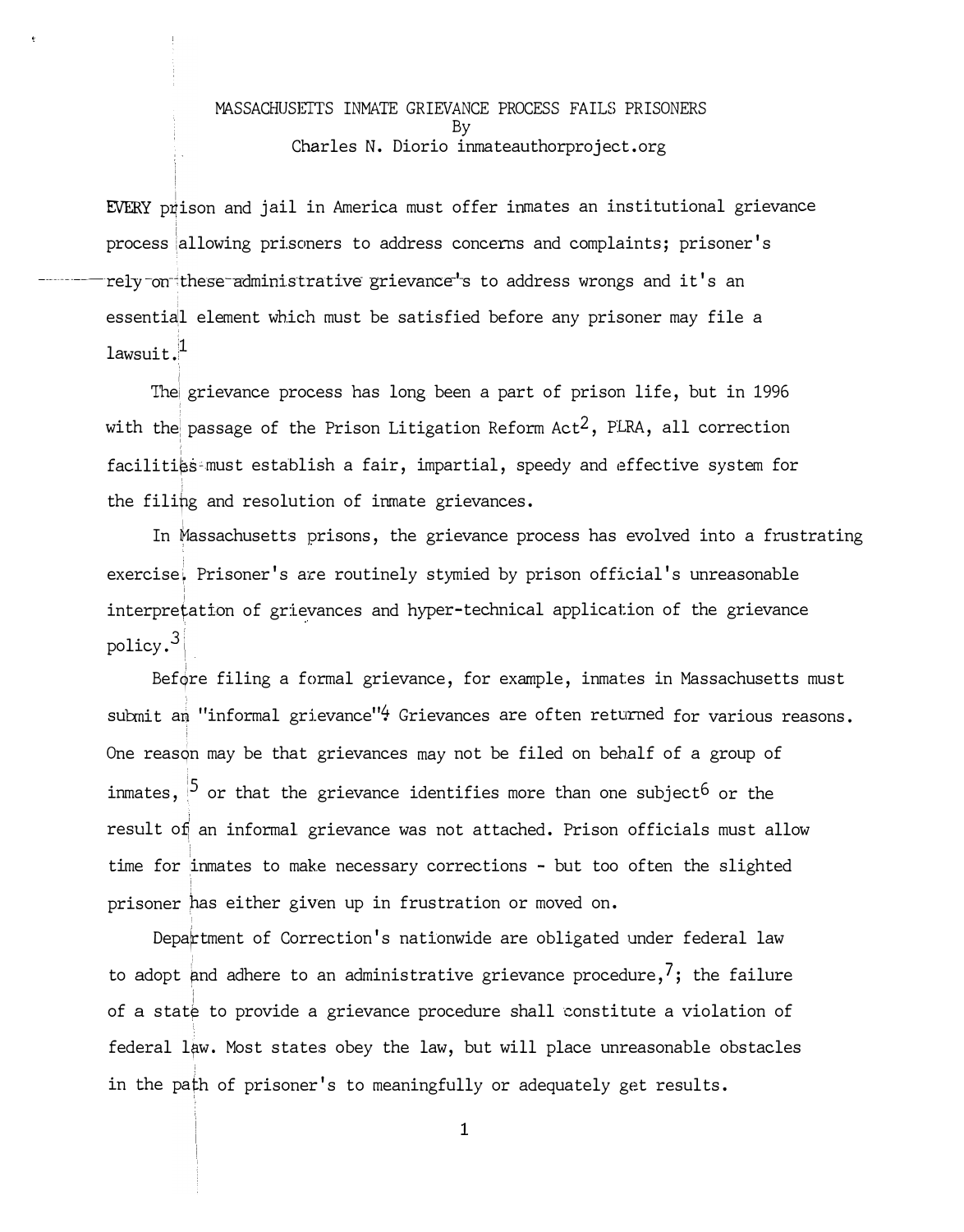Recently, I filed a grievance challenging a decision by prison authorities to deny m� the opportunity to send my electric typewriter for repair. My grievance, if allowed, would impact all prisoners. in my correction facility: MCI-Norfolk.

The first iteration of this grievance was returned to me because I wrote the phrase,: "Prison officials must permit prison inmates, like me, to send typewriter's for repairs". Grievances may not be filed on behalf of other inmates. Ii corrected the text and resubmitted.

At the time of this article, my informal grievance was denied. I'm awaiting the result's from a formal grievance. Should this grievance be denied, I plan to appeal.

Many grievances touch on civil rights and human rights issues. But, before a prisoner $|\mathsf{can}\>$  ask a court of law to review these practices, inmates must exhaust administrative remedies: informal grievance, formal and appeal must be filed.<sup>8</sup>

Logic is an enemy and truth a menace when filing a grievance against prison policy. Prison officials have been given unbridled authority to operate these institutions as they see fit. The grievance process is neither fair or impartial. In fact, handwritten grievances in Massachusetts are made a mockery when typed by authorities. Inmates find their grievances butchered with upper and lower case type t�at make the complaint look as if it were written by a deranged person. Grievance officials defend this practice saying they type each grievance "as is".

It's not a surprise that jailors refuse to allow broken typewriters be sent for repair. A typewriter is a valuable tool that gives prison inmates a clear voice, access to courts, the press and public. I consider this a First Amendment issue, for example. I argue a typewriter for a prisoner is an essential tool for speech freedom.

2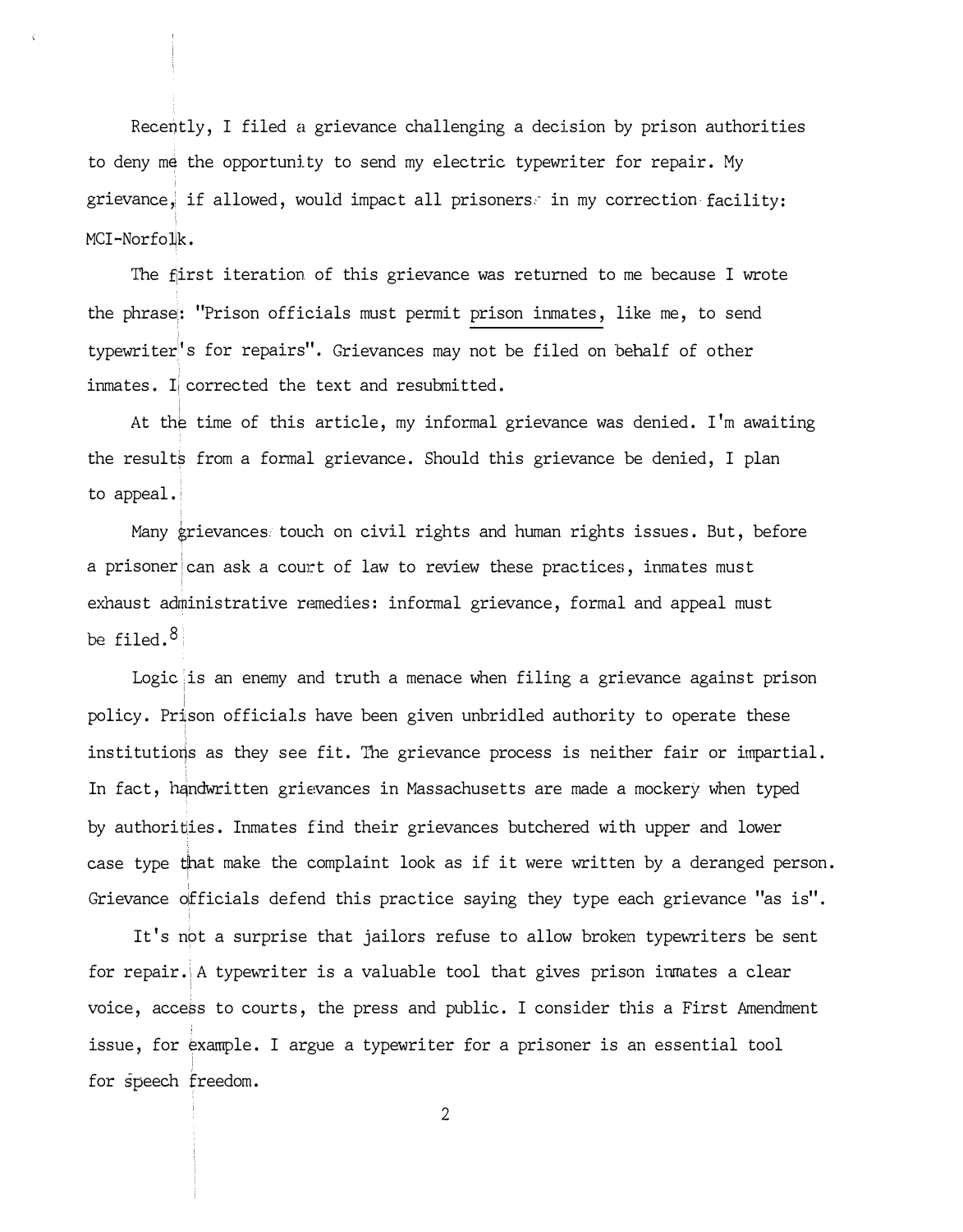## Massachusetts Inmate Grievance Process Fails Prisoners January 2022 Continued

I

Everyi prisoner who submits a grievance holds out hope their voice will be heard and their concerns addressed. Sadly, this is often not the case.

Greivances against guards who give undeserved disciplinary reports are summarily denied. Disciplinary reports or actions by correction officers who unfairly submit misbehavior tickets may not be greived. However, staff misconduct $\mid$  complaints may be reviewed directly by the superintendent of each institution. It's not uncommon for inmate's who submit such complaints to find themeselve� victims of retaliation and retribution.

Offic�ally, no person reporting any conditions which may constitute a violation � nder the grievance mechanism shall be subject to retaliation in ' 9 any manner lfor so reporting.

Each qorrection facility has its own special flavor, its own prison politics and its own point of view about the grievance process. In some institutions filing a grievance is akin to being a rat or a snitch. In New York state, prison timate representatives are elected among the general prison population. In Massachusetts, prison officials control every aspect of the grievance proceedure and there's no opinion one way or the other about inmates who submit grievances. What inmates live with is: frustration and hopeless despair as most grievances are denied.

Correc�ion facilities across America are evolving, and in general not for the better. Gains made during the tumultuous 1970's and early  $80'$ s are being slowly dismantled. Education opportunities, rehabilitation programs and essential privileges are being systematically taken. Slowly, and bit by bit, prison pedagogy is changing dramatically. Many old convicts are reacting to this evolution through a grievance process determined to reinforce administrative goals and n�t prisoner rights.

3